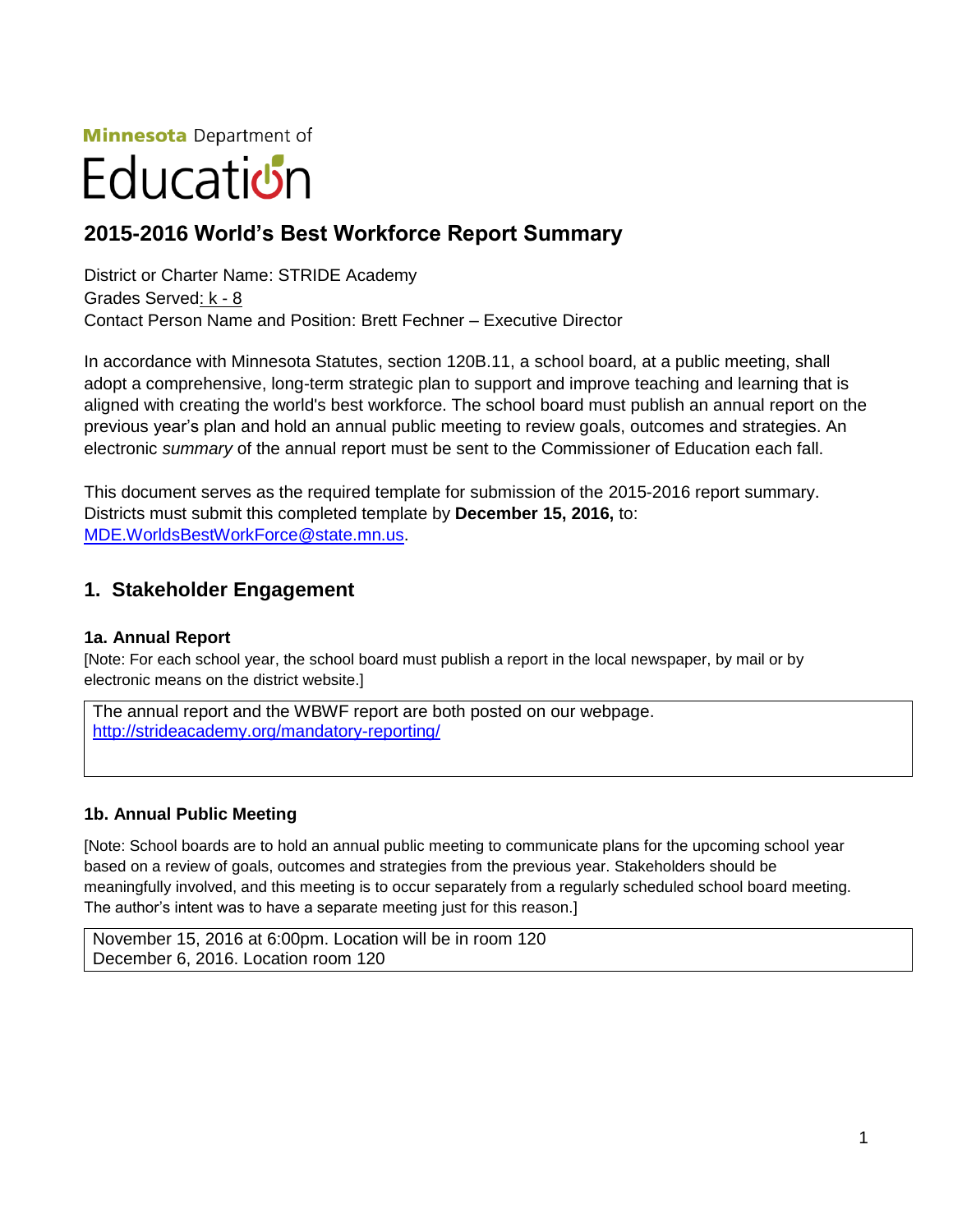## **1c. District Advisory Committee**

[Note: The district advisory committee must reflect the diversity of the district and its school sites. It must include teachers, parents, support staff, students, and other community residents. Parents and other community residents are to comprise at least two-thirds of advisory committee members, when possible. The district advisory committee makes recommendations to the school board.]

 $\triangleright$  Monica Schraut – teacher & board member; Nathan Schwieters – teacher and board member; Mary Swanson – Parent and Math Director; Margaux Hylla – Literacy Director; Jamie Goebel – principal and parent; Brett Fechner – executive director; Kim Whaley – parent and support staff member; Sheena Schraut – parent;

# **2. Goals and Results**

[Note: SMART goals are: specific and strategic, measurable, attainable (yet rigorous), results-based and timebased. Goals should be linked to needs and written in SMART-goal format. Results should tie directly back to the established goal so it is clear whether the goal was met. Districts may choose to use the data profiles provided by MDE in reporting goals and results or other locally-determined measures. Be sure to check the box with the most appropriate goal status.]

#### **2a. All Students Ready for Kindergarten**

| STRIDE Academy will host two Pre-K nights<br>STRIDE Academy hosted a Pre-K night<br>Check one of the<br>where at least 75% of our incoming families<br>where 75% of incoming parents and<br>following:                                                                                                                                                                                                                                                                                                                                                                                                                                                                                                                                                                                                                                                                                                                                                                                                                                                | Goal | <b>Result</b> | <b>Goal Status</b>                              |
|-------------------------------------------------------------------------------------------------------------------------------------------------------------------------------------------------------------------------------------------------------------------------------------------------------------------------------------------------------------------------------------------------------------------------------------------------------------------------------------------------------------------------------------------------------------------------------------------------------------------------------------------------------------------------------------------------------------------------------------------------------------------------------------------------------------------------------------------------------------------------------------------------------------------------------------------------------------------------------------------------------------------------------------------------------|------|---------------|-------------------------------------------------|
| $\boxtimes$ Goal Met<br>and students will participate by May 15, 2016.<br>students were introduced to The 7 Habits<br>and The Leader In Me by our staff and<br>$\Box$ Goal Not Met<br>our Student Lighthouse Team. Our<br>100% of STRIDE Academy incoming families<br>$\Box$ Goal in Progress<br>will be provided information by May 15, 2016<br>Student Lighthouse Team led tours of<br>(only for multi-year<br>on the expectations of STRIDE Academy<br>the building and explained the<br>goals)<br>students related to both academics and social<br>expectations and values of STRIDE<br>Academy and The Leader In Me.<br>skills.<br>Kindergarten<br>100% of incoming families were provided<br>100 % of STRIDE Academy incoming<br>kindergarten students will participate in a math<br>a list of academic expectations and The<br>and reading placement test by August 30th,<br>Leader In Me expectations prior to<br>2016.<br>enrollment.<br>100% of students completed their math<br>and reading placement tests prior to<br>August 30th, 2016. |      |               | District/charter does<br>not enroll students in |

## **2b. All Students in Third Grade Achieving Grade-Level Literacy**

| Goal                                                          | <b>Result</b>                                            | <b>Goal Status</b>                          |
|---------------------------------------------------------------|----------------------------------------------------------|---------------------------------------------|
| Reading NWEA – By June 4, 2015 80% of all                     | NWEA Spring 2016 results:                                | Check one of the                            |
| 3 <sup>rd</sup> grade reading students will be within one (1) | Kindergarten $-82.4\%$ of all kindergarten               | following:                                  |
| point of their RIT goal in the area of reading as             | students were within one (1) point of<br>their RIT goal. | $\Box$ Goal Met<br>$\boxtimes$ Goal Not Met |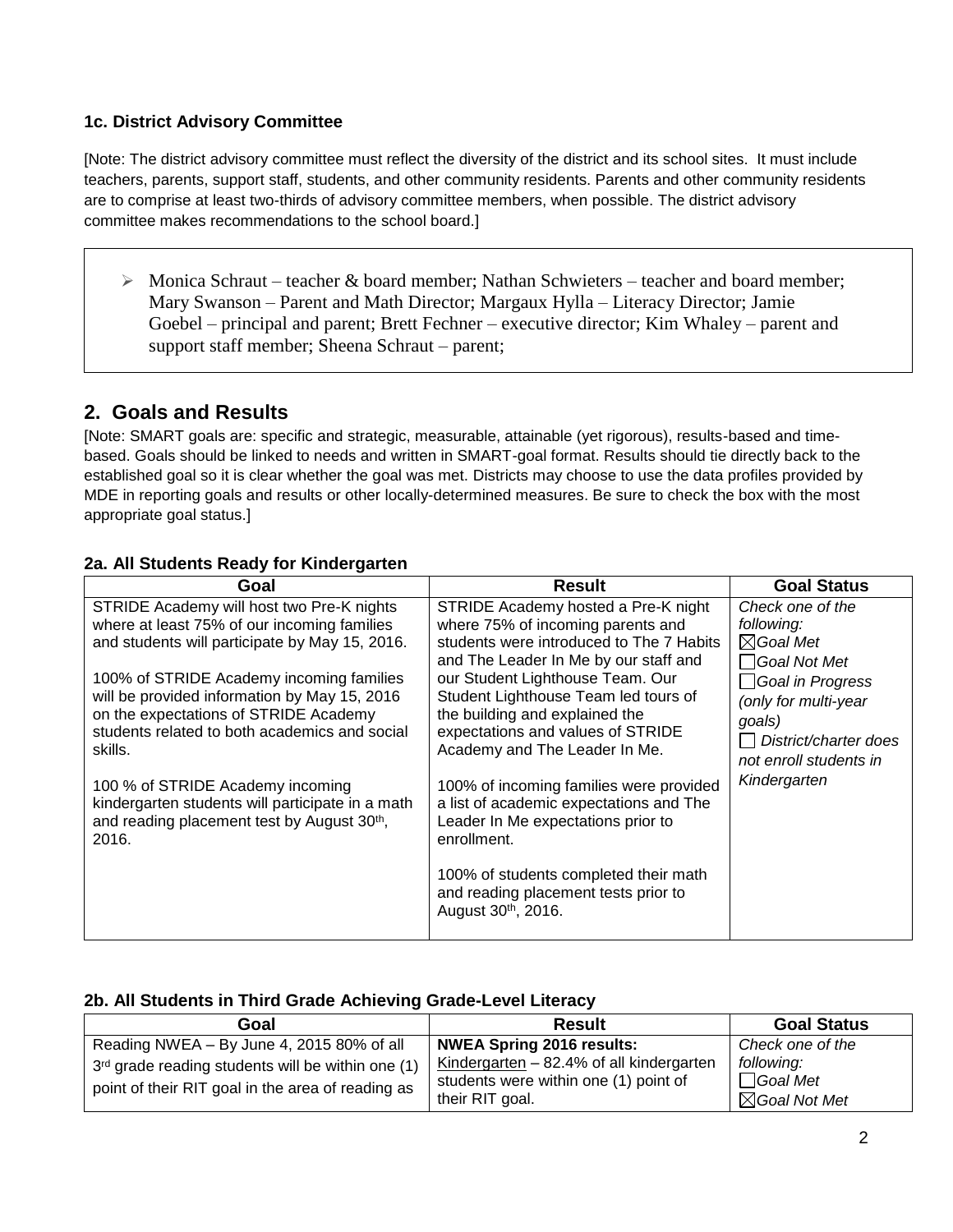| Goal                                                                                                                                                                                                                                                                                                    | <b>Result</b>                                                                                                                                                                                                                                                                                                                                                                                                                   | <b>Goal Status</b>                                                                                                |
|---------------------------------------------------------------------------------------------------------------------------------------------------------------------------------------------------------------------------------------------------------------------------------------------------------|---------------------------------------------------------------------------------------------------------------------------------------------------------------------------------------------------------------------------------------------------------------------------------------------------------------------------------------------------------------------------------------------------------------------------------|-------------------------------------------------------------------------------------------------------------------|
| determined by the Spring/fall entry to Spring to<br>Spring NWEA Assessments.<br>By June 4 <sup>th</sup> , 2016 80% of all students in grades<br>$k - 3$ will be above the 40 <sup>th</sup> percentile as<br>measured on the NWEA Spring assessment.                                                     | $1st$ grade – 60.5% of all $1st$ grade<br>students were within one (1) point of<br>their RIT goal.<br>$2nd$ grade – 81.5% of all 2 <sup>nd</sup> grade<br>students were within one (1) point of<br>their RIT goal.<br>$3rd$ grade – 42% of all $3rd$ grade students<br>were within one (1) point of their RIT<br>goal.                                                                                                          | Goal in Progress<br>(only for multi-year<br>goals)<br>□District/charter does<br>not enroll students in<br>grade 3 |
|                                                                                                                                                                                                                                                                                                         | Kindergarten - 70% above the $40th$<br>percentile which is considered at or<br>above grade level.<br>$1st grade - 63% above the 40th percentile$<br>which is considered at or above grade<br>level.<br>$2nd$ grade – 66% above the 40 <sup>th</sup><br>percentile which is considered at or<br>above grade level.<br>$3rd$ grade - 68% above the 40 <sup>th</sup><br>percentile which is considered at or<br>above grade level. |                                                                                                                   |
| MCA Reading- The percentage students<br>enrolled October 1 in 3rd grade at STRIDE<br>Academy who earn an achievement level of<br>Meets the Standards or Exceeds the Standards<br>in reading on all state accountability tests<br>(MCA III & MTAS) will increase from 62.9% in<br>2015 to 65.7% in 2016. | 3rd Grade MCA results:<br>Only 31.1 % of our 3 <sup>rd</sup> grade students<br>met or exceeded on the 2016 MCAs.                                                                                                                                                                                                                                                                                                                |                                                                                                                   |

# **2c. Close the Achievement Gap(s) Among All Groups**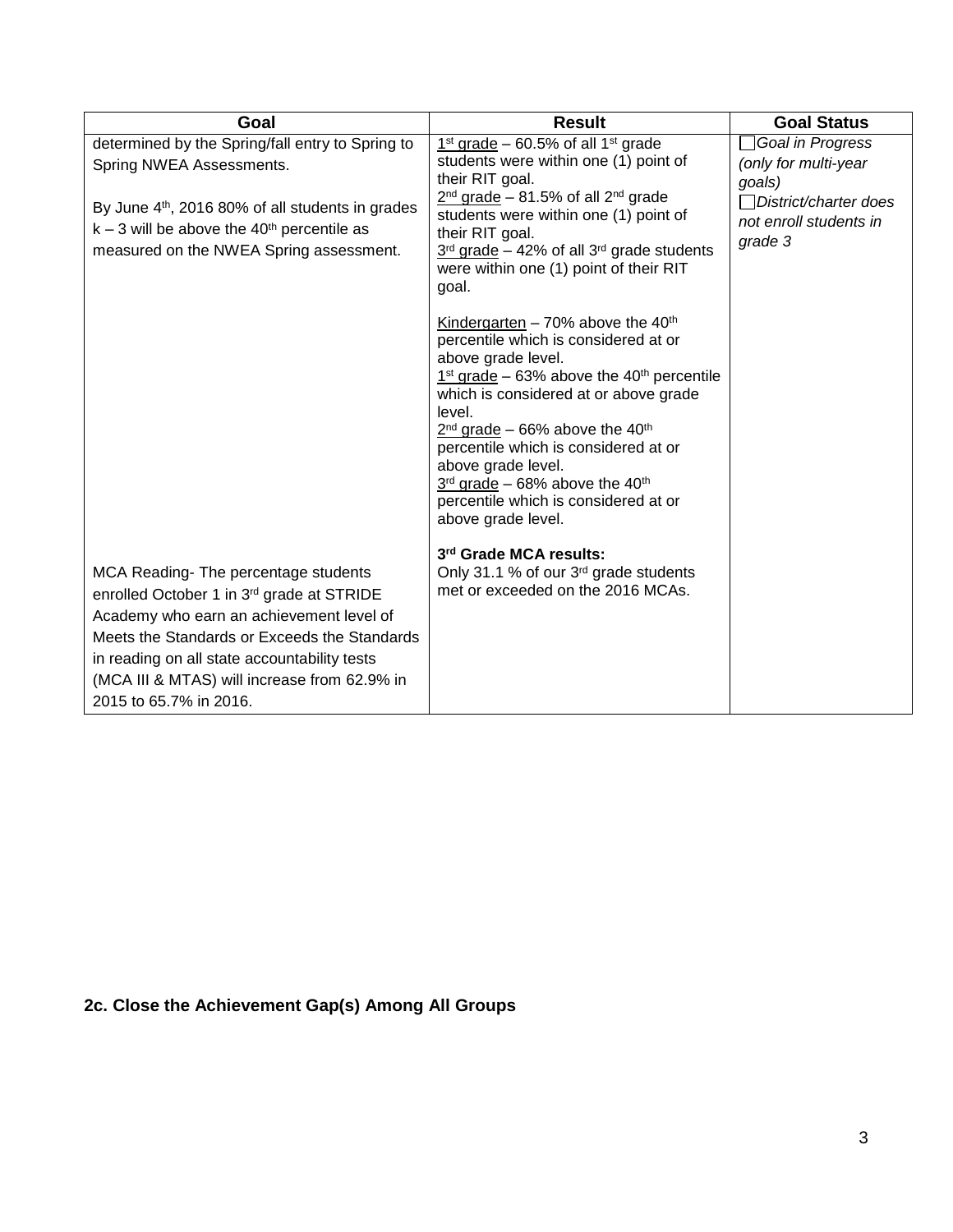| Goal                                                                                                                                                                                                                                                                                                                                 | <b>Result</b>                                                                                                                                                                                                                                                                                                                                                                                                                                                 | <b>Goal Status</b>                                                                                                  |
|--------------------------------------------------------------------------------------------------------------------------------------------------------------------------------------------------------------------------------------------------------------------------------------------------------------------------------------|---------------------------------------------------------------------------------------------------------------------------------------------------------------------------------------------------------------------------------------------------------------------------------------------------------------------------------------------------------------------------------------------------------------------------------------------------------------|---------------------------------------------------------------------------------------------------------------------|
| The percentage of ELL students enrolled<br>October 1 in grades 3-8 at STRIDE Academy<br>who earn an achievement level of Meets the<br>Standards or Exceeds the Standards in reading<br>on the state accountability test (MCA III) will<br>increase from 25.0% in 2015 to 31.0% in 2016.<br>The percentage of Black students enrolled | As related to the SPRING MCA state<br>assessment 14.5% of EL Students<br>enrolled prior to October 1 <sup>st</sup> either met or<br>exceeded on the state accountability<br>test.<br>As related to the SPRING MCA state<br>assessment 19.4% of Black Students                                                                                                                                                                                                 | Check one of the<br>following:<br>□Goal Met<br>⊠Goal Not Met<br>□Goal in Progress<br>(only for multi-year<br>goals) |
| October 1 in grades 3-8 at STRIDE Academy<br>who earn an achievement level of Meets the<br>Standards or Exceeds the Standards in reading<br>on the state accountability test (MCA III) will<br>increase from 35.4% in 2015 to 41.4% in 2016.<br>By the conclusion of FY16, for reading, the                                          | enrolled prior to October 1 <sup>st</sup> either met or<br>exceeded on the state accountability<br>test.                                                                                                                                                                                                                                                                                                                                                      |                                                                                                                     |
| proficiency rate for each subgroup for students<br>who have been at STRIDE for three or more<br>years and for which the School had publicly<br>reportable/sufficient subgroup counts in 2013<br>will be less than:<br>[0.375*(100 - 2013 subgroup proficiency rate)] + 2013 subgroup<br>proficiency rate                             | <b>Target percentage for Black Students</b><br>was 60.13% as identified by formula and<br>36.8% of STRIDE Academy 3 year Black<br>Students met the proficiency level.<br>Target percentage for EL Students was<br>50.88% as identified by formula and 50%<br>of STRIDE Academy 3 year EL Students                                                                                                                                                             |                                                                                                                     |
| Each year, the School will administer a<br>nationally-normed assessment in each grade.<br>At least 50% of the students who were enrolled<br>in FY2014 and below the 75th percentile and<br>who remain in the school through FY2016 will<br>increase their national percentile ranking at<br>least one percentage point.              | met the proficiency level.<br>The number of grade 2 reading students<br>who were enrolled at STRIDE, were<br>below the 75th percentile, completed the<br>Spring FY14 NWEA, and completed the<br>Spring FY16 NWEA was 37 students<br>(62% increased their national percentile<br>ranking at least one percentage point.)<br>The number of grade 3 reading students<br>who were enrolled at STRIDE, were                                                        |                                                                                                                     |
|                                                                                                                                                                                                                                                                                                                                      | below the 75th percentile, completed the<br>Spring FY14 NWEA, and completed the<br>Spring FY16 NWEA was 40 students<br>(68% increased their national percentile<br>ranking at least one percentage point.))<br>The number of grade 4 reading students<br>who were enrolled at STRIDE, were<br>below the 75th percentile, completed the<br>Spring FY14 NWEA, and completed the<br>Spring FY16 NWEA was 19 students<br>(74% increased their national percentile |                                                                                                                     |
|                                                                                                                                                                                                                                                                                                                                      | ranking at least one percentage point.)).<br>The number of grade 5 reading students<br>who were enrolled at STRIDE, were                                                                                                                                                                                                                                                                                                                                      |                                                                                                                     |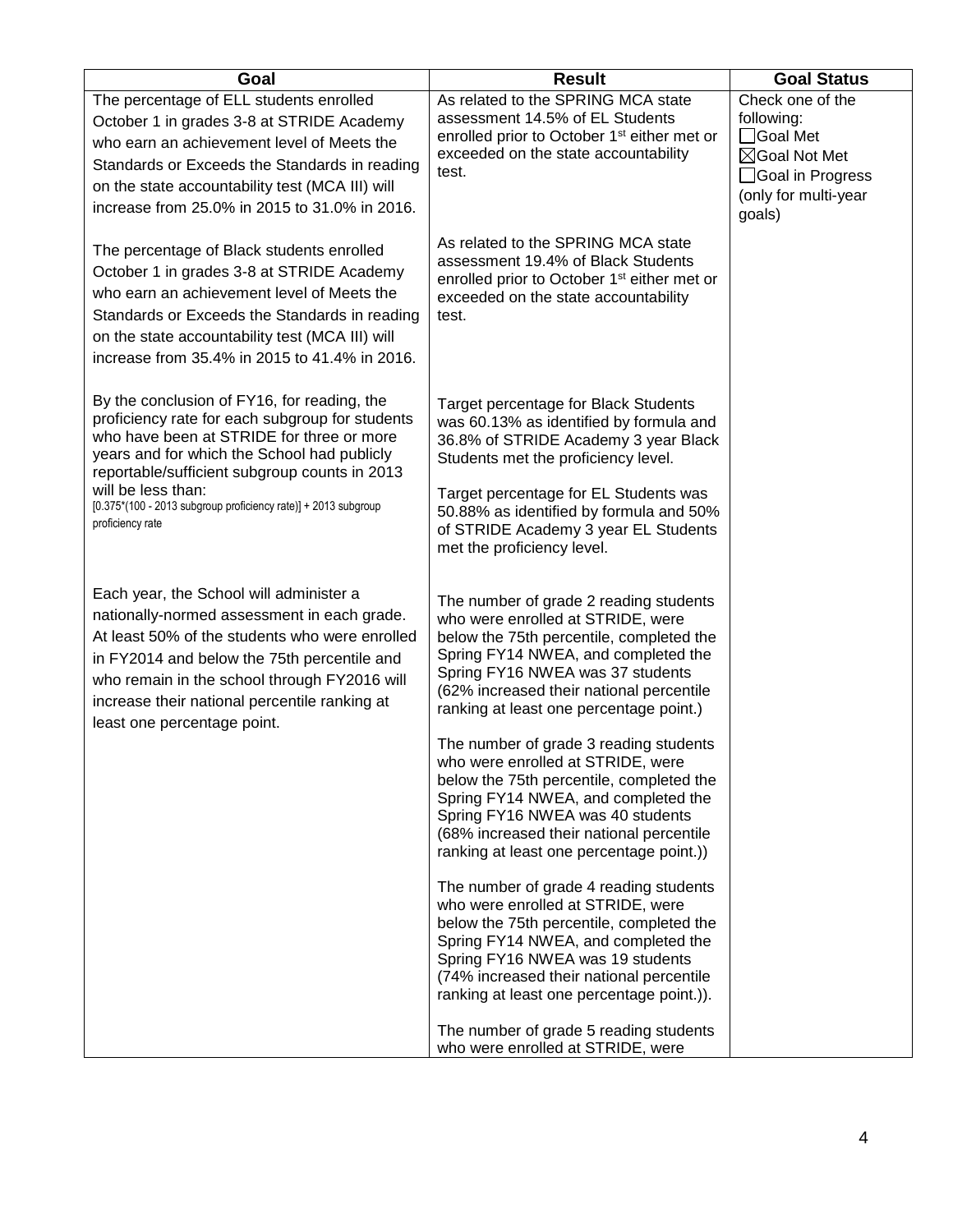| below the 75th percentile, completed the<br>Spring FY14 NWEA, and completed the<br>Spring FY16 NWEA was 17 students<br>(59% increased their national percentile<br>ranking at least one percentage point.)).                                                                                |  |
|---------------------------------------------------------------------------------------------------------------------------------------------------------------------------------------------------------------------------------------------------------------------------------------------|--|
| The number of grade 6 reading students<br>who were enrolled at STRIDE, were<br>below the 75th percentile, completed the<br>Spring FY14 NWEA, and completed the<br>Spring FY16 NWEA was 20 students<br>(75% increased their national percentile<br>ranking at least one percentage point.)). |  |
| The number of grade 7 reading students<br>who were enrolled at STRIDE, were<br>below the 75th percentile, completed the<br>Spring FY14 NWEA, and completed the<br>Spring FY16 NWEA was 8 students<br>(100% increased their national percentile<br>ranking at least one percentage point.)). |  |
| The number of grade 8 reading students<br>who were enrolled at STRIDE, were<br>below the 75th percentile, completed the<br>Spring FY14 NWEA, and completed the<br>Spring FY16 NWEA was 14 students<br>(64% increased their national percentile<br>ranking at least one percentage point.)). |  |
| Overall – 68% of students who attended<br>STRIDE for 3 + years and were below<br>the 75 <sup>th</sup> percentile increased their<br>national percentile rank by at least 1<br>percentile point.                                                                                             |  |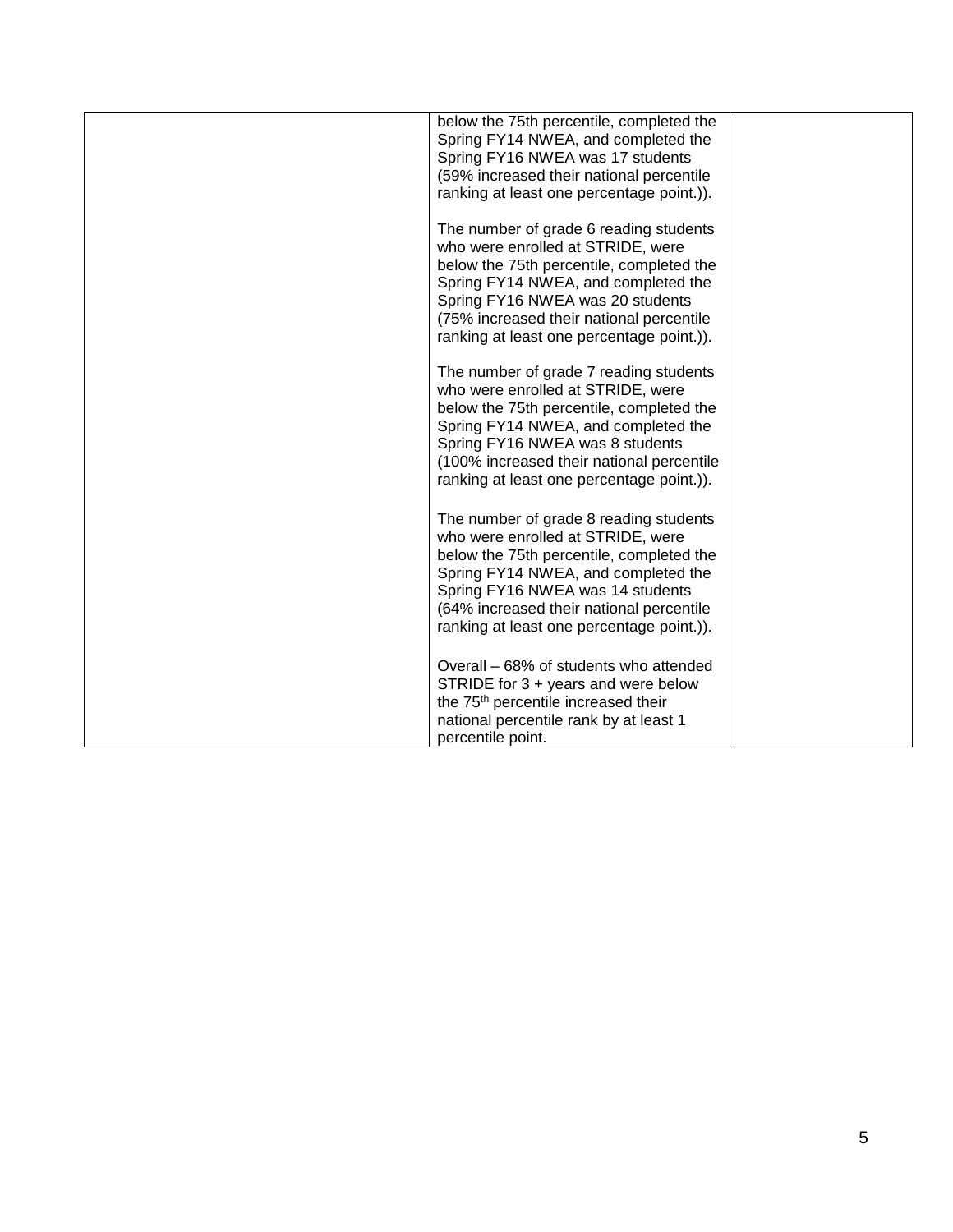| 2d. All Students Career- and College-Ready by Graduation |
|----------------------------------------------------------|
|----------------------------------------------------------|

| Goal                                                                                                                                                                                                                                                                                                                                            | <b>Result</b>                                                                                                                                                                                                                                                                                                                                                                     | <b>Goal Status</b>                                                                                                           |
|-------------------------------------------------------------------------------------------------------------------------------------------------------------------------------------------------------------------------------------------------------------------------------------------------------------------------------------------------|-----------------------------------------------------------------------------------------------------------------------------------------------------------------------------------------------------------------------------------------------------------------------------------------------------------------------------------------------------------------------------------|------------------------------------------------------------------------------------------------------------------------------|
| 90% of students and 90% of staff will know<br>each of The 7 Habits AND be able to apply The<br>7 Habits in their personal and professional life<br>June 15, 2016.<br>STRIDE Academy will host 2 Leadership<br>Evenings highlighting and utilizing The 7 Habits<br>of Highly Effective People led by both students<br>and staff by May 30, 2016. | STRIDE Academy led an introductory<br>meeting for our families the beginning of<br>November 2015 where approximately 75<br>families attended.<br>STRIDE Academy teachers,<br>administration, and all staff have The 7<br>Habits posted in classrooms, offices, and<br>hallways and these are used and<br>referenced for teaching and learning<br>opportunities with all students. | Check one of the<br>following:<br>$\boxtimes$ Goal Met<br>Goal Not Met<br>Goal in Progress<br>(only for multi-year<br>goals) |
|                                                                                                                                                                                                                                                                                                                                                 | STRIDE Academy hosted a leadership<br>day on March 24, 2016 where students<br>were led through leadership activities<br>and participated in community activities<br>to develop communication skills, apathy,<br>leadership, integrity, problem solving,<br>and team building.                                                                                                     |                                                                                                                              |
|                                                                                                                                                                                                                                                                                                                                                 | STRIDE Academy hosted a Pre-K night<br>where incoming parents and students<br>were introduced to The 7 Habits and The<br>Leader In Me by our staff and our<br>Student Lighthouse Team. Our Student<br>Lighthouse Team led tours of the<br>building and explained the expectations<br>and values of STRIDE Academy and<br>The Leader In Me. This occurred on May<br>3rd, 2016      |                                                                                                                              |

# **2e. All Students Graduate**

| Goal                                                                 | <b>Result</b>                                                                  | <b>Goal Status</b>                            |
|----------------------------------------------------------------------|--------------------------------------------------------------------------------|-----------------------------------------------|
| Provide the established SMART goal for<br>the 2015-2016 school year. | Provide the result for the 2015-2016<br>school year that directly ties back to | Check one of the<br>following:<br>ີ IGoal Met |
|                                                                      | the established goal.                                                          | Goal Not Met                                  |
|                                                                      |                                                                                | Goal in Progress<br>(only for multi-year      |
|                                                                      |                                                                                | goals)<br>$\boxtimes$ District/charter        |
|                                                                      |                                                                                | does not enroll                               |
|                                                                      |                                                                                | students in grade 12                          |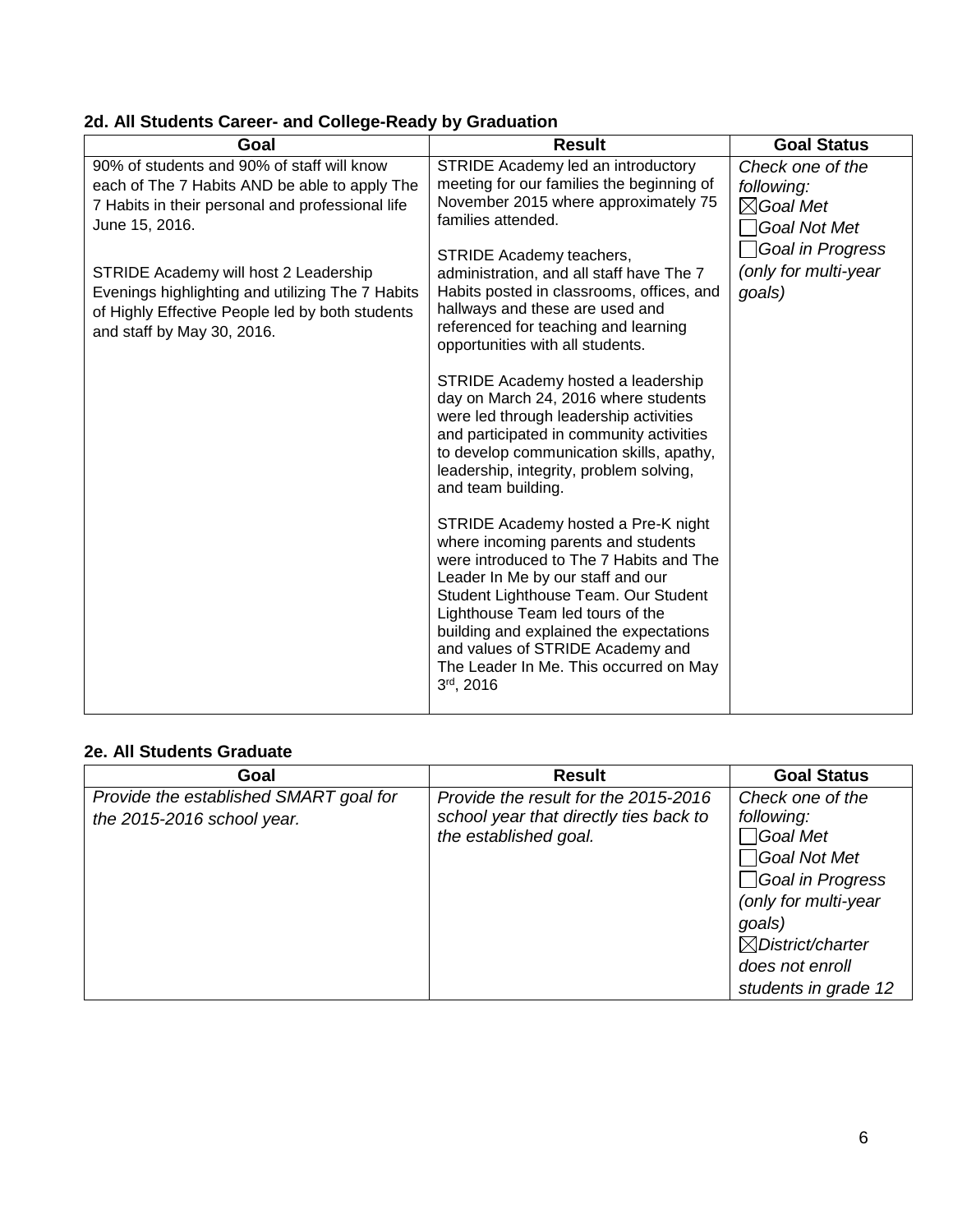# **3. Identified Needs Based on Data**

[Note: Data that was reviewed to determine needs may include state-level accountability tests, such as Minnesota Comprehensive Assessments (MCAs) and/or local-level data, such as local assessments, attendance, graduation, mobility, remedial course-taking rates, child poverty, etc.]

 *List and describe the district's needs that were identified at the start of the 2015-2016 school year and the data the needs were based upon.*

*STRIDE used the NWEA data for students in grades k – 8 to aid in the placement of students in both math and reading classes. In addition, we used MCA data to help with the placement of students in grades 3 – 8. As we reviewed data we determined the need for additional Title teachers, SPED teachers, and EL teachers. We added a research based curriculum for our after school program and we adjusted the focus to reading only. Students within the 30 – 60 percentile based onn NWEA and does not meet or partials on the MCA were identified and invited to attend the after school program. We have 85 students in this program. We hired accordingly. We added an additional 0.5 math teacher to reach 2 full time math teachers and we hired a licensed ELA teacher to replace the ELA teacher on a variance. Finally, we hired a specialist for our students in grades 6 – 8 to work with the lowest level math and reading students. These students have an additional math class and/or reading class based on their data and their needs.*

# **4. Systems, Strategies and Support Category**

#### *4a. Students*

 *Describe the areas below. Include only the district focus areas for the 2015-2016 school year. Limit response to 200 words.* o *Academic team (administration, content directors, EL coordinator, and Title teachers reviewed MCA data – including proficiency by all students and proficiency by students enrolled more than 3 years, reviewed growth data for all students as identified on MCA reading and math tests, and reviewed NWEA data which compared student growth from Spring 2015 to Spring 2016 and 3 year student growth.* o *Data was diseggregated by grade level, ethnicity, EL vs non-EL students, FRL students and non-FRL students. Both proficiency data and growth data was reviewed for all students.*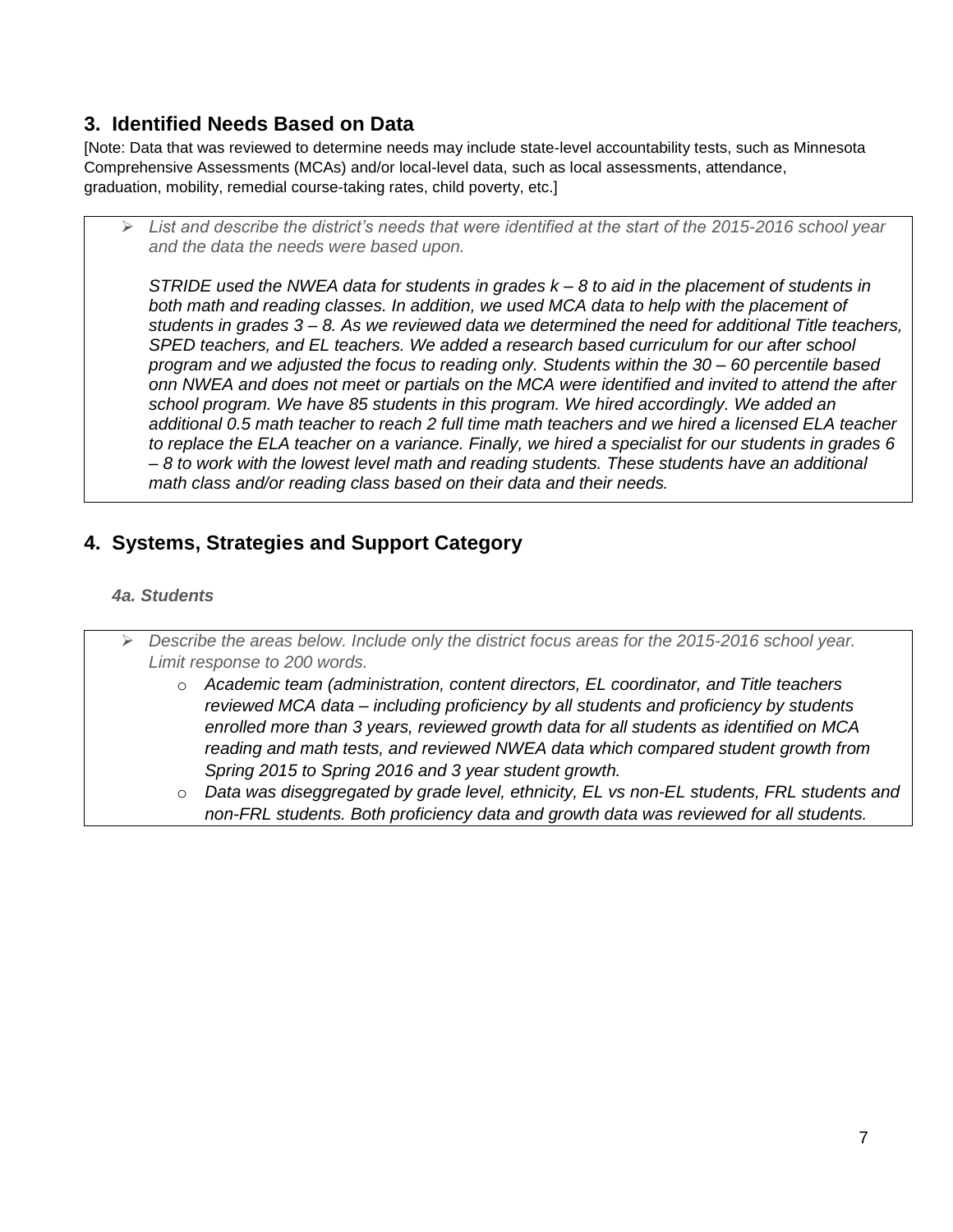## **4b. Teachers and Principals**

- *Describe the areas below. Include only the district focus areas for the 2015-2016 school year. Limit response to 200 words.*
	- o *System to review and evaluate the effectiveness of:*
		- *Instruction – Both principals conducted 3 observations for each teacher. The process included both a pre- and a post-conversation centered around what would be instructed and observed and then what was instructed and observed. Goals were set based on each observation. The rubric which is used is a modified version of Charlotte Danielson's instructional rubric.*
		- *Curriculum – During the 2015 – 2016 school year we implemented The Journeys reading program for the first year. End of year review by literacy director was conducted in August to prepare for the 2016 – 2017 school year. Next steps will be to review English Language Arts classes (reading classes) to refine the alignment of state standards into ELA classes. This will include the focus on guiding reading, silent sustained reading, and conferencing with goal setting. In math classes we will be focusing on the Saxon structure and routines and focusing on lesson instruction based on state standards and student needs. We have a group of teachers reviewing science standards and ordering materials for the 2016 – 2017 school year for all grades (k-8)*
		- *Teacher evaluations – Both principals conducted 3 observations for each teacher. The process included both a pre- and a post-conversation centered around what would be instructed and observed and then what was instructed and observed. Goals were set based on each observation. The rubric which is used is a modified version of Charlotte Danielson's instructional rubric.*
		- *Principal evaluations – Executive Director meets with principals at the end of year… They complete their personal evaluation using the MN state principal evaluation. In conjunction the Executive Director completes his evaluation of each principal. Then we meet and review the evaluation and set goals for the upcoming school year.*

## **4c. District**

- *Describe the areas below. Include only the district focus areas for the 2015-2016 school year. Limit response to 200 words.*
	- o *Include the district practices around high-quality instruction and rigorous curriculum which integrate:* 
		- *Technology – PD is centered on Google Drive (Docs, Sheets) for staff to use*
		- *Our Professional Learning Communities are focusing on the following areas: Brain Breaks 2 groups of 5 teachers each; Gradual Release of Responsibility – 1 group of 4 teachers; Guided Reading – 2 groups of 4 teachers each; Hands-On Learning – 1 group of 4 teachers; Informational Text – 1 group of 4 teachers; Language Acquistion – 1 group of 3 teachers; Scaffolded Instruction – 2 groups of 4 teachers each; Student Data Portfolios – 1 group of 5 teachers; Student Engagement 2 groups of 5 teachers each; Student Support – 1 group of 9. In addition our PD days will focus on EL culture and developing positive relationships, The Leader In Me, Data Driven Instruction, and Literacy strategies in all content areas with all students*